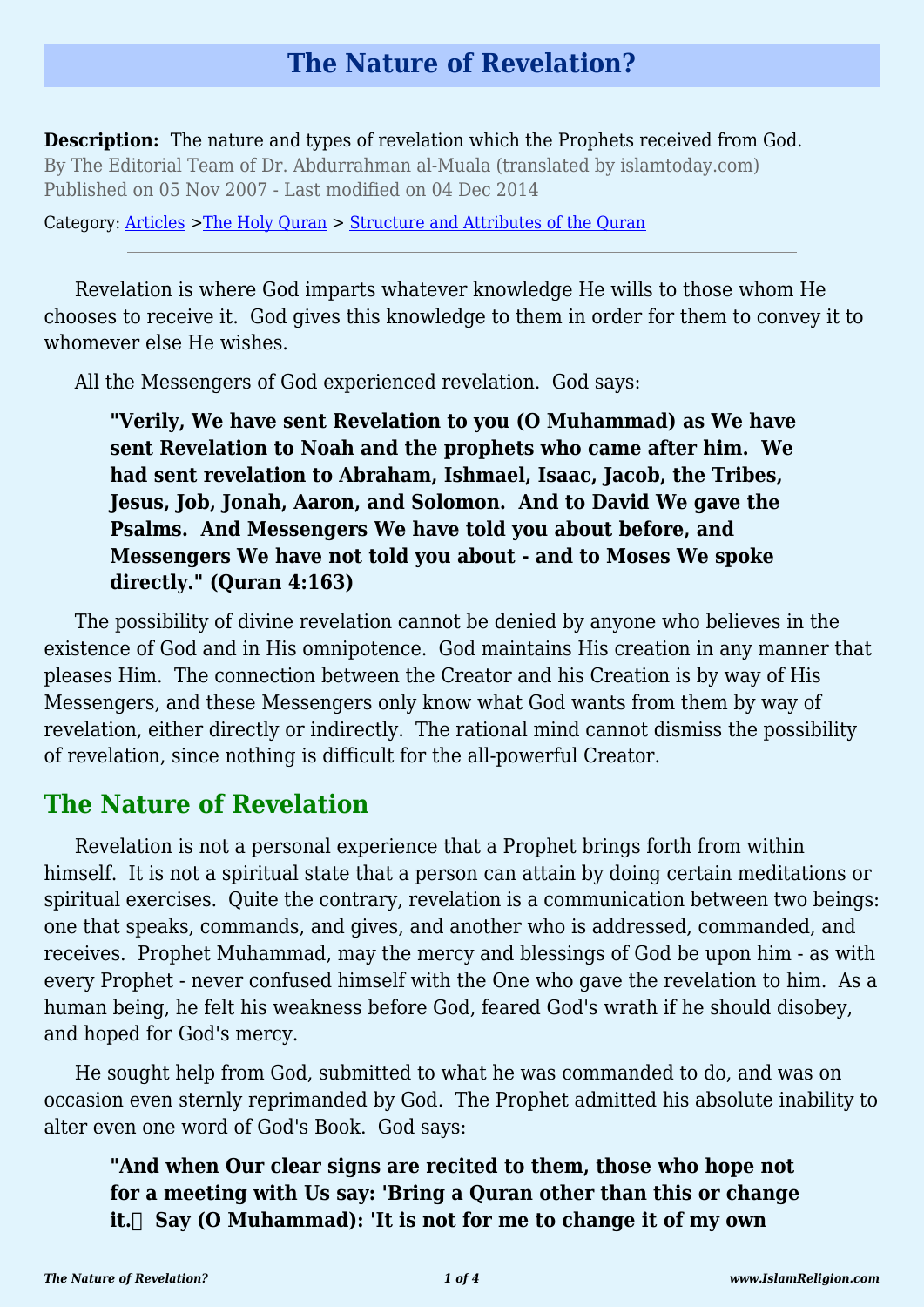### **accord. I only follow what is revealed to me. I fear, if I were to disobey my Lord, the punishment of an awful day.' Say: 'If God had willed, I would not have recited it to you nor would He have made it known to you. I have lived with you a whole lifetime before it came to me. Have you no sense?'" (Quran 10:15-16)**

This should make perfectly clear the difference between the essence, attributes, and ways of the Creator and those of His Creation.

The Prophet took great care to maintain a distinction between his own speech (the Hadeeth) and the direct speech of God, though both were the result of revelation. For this reason, in the early period of revelation, he used to prohibit anything that he uttered to be written down except for the Quran. This preserved for the Quran its distinctiveness as being the very word of God, unmixed with the speech of people.

The Prophet would also make a distinction in his own speech between his own opinions and what came from God as revelation.

He said: "I am only a human being like yourselves. Opinions can be right or wrong. But, when I say to you that God said something, then know that I will never attribute something false to God."

The Prophet had no hand in the revelation that he received. Revelation is a force external to the being of the Prophet. He was not able to manipulate it in any way. This is supported by the fact that certain crises would befall the Prophet or one of those around him that required an immediate solution, but he found no verse of Quran to recite to the people. He had to remain silent and wait, sometimes in desperation, until God, in His wisdom, revealed what was needed.

A good example of this is the time when Aishah, the wife of the Prophet was accused of adultery by some of the hypocrites, though she was innocent. People began to say things that were painful for the Prophet until his heart was about to burst. He was unable to prohibit this. All he could say was:

#### **"O Aishah, I have heard this or that. If you are innocent, then God will show your innocence, and if you fell into sin, then seek God's forgiveness."**

A whole month passed like this before the revelation came down declaring Aishah's innocence and exonerating the household of the Prophet.

In brief, revelation has nothing to do with the choices and wishes of the one who receives it. It is an unusual, external occurrence. It is a force of knowledge, because it gives knowledge. It is free from error. It comes only with the truth and guides only to what is right.

## **How revelation comes to the angels and to the Messengers**

In the Quran it is mentioned that God speaks to the angels. God says:

#### **"And (remember) when your Lord revealed to the angels: 'Verily I**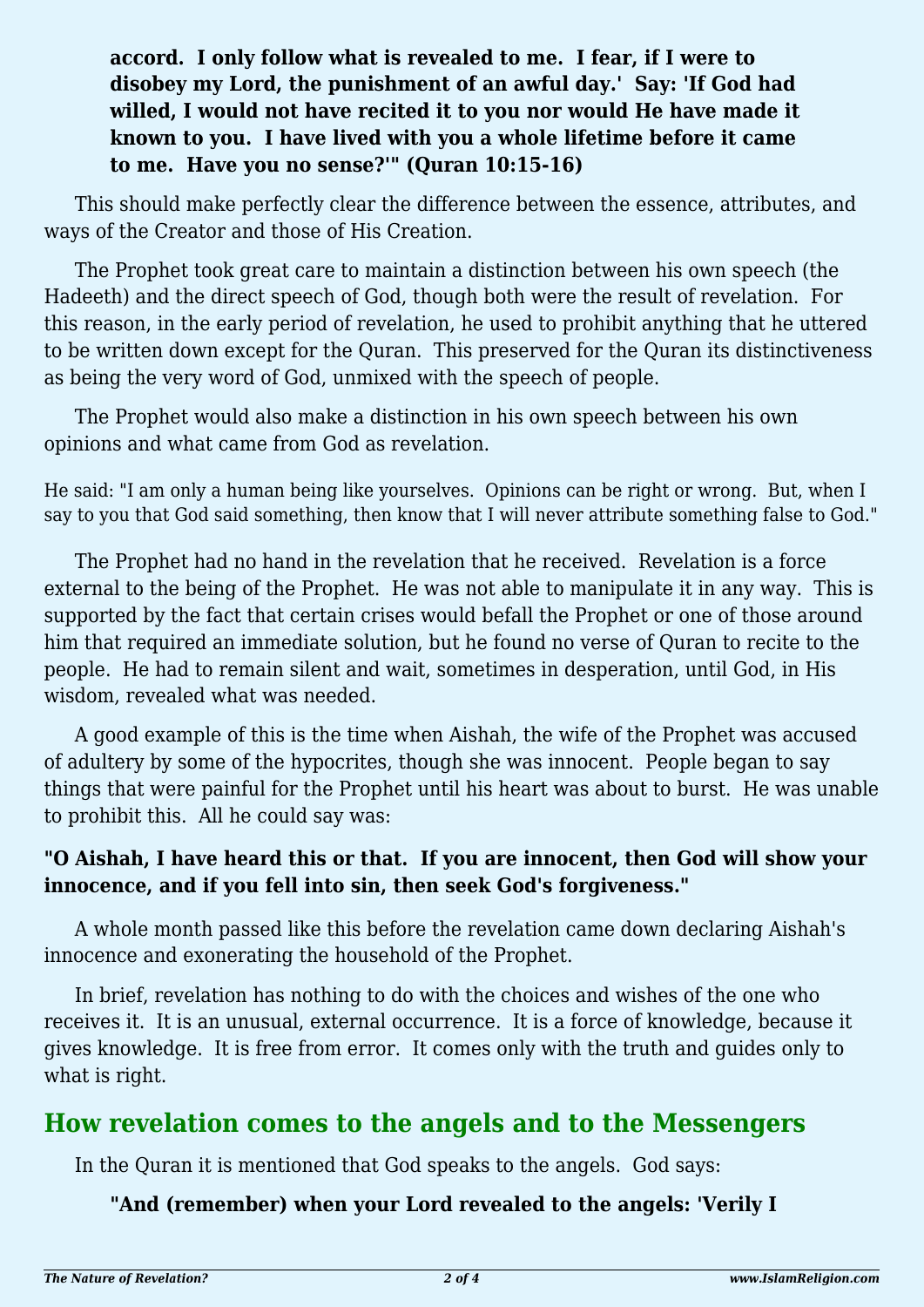#### **am with you, so keep firm those who have believed'..." (Quran 8:12)**

Revelation to the angels happens by God speaking to them and the angels hearing from Him.

Revelation comes to God's human Messengers either directly or through an intermediary. In the case of an intermediary, it is the angel Gabriel who brings the revelation. There are two ways that this occurs:

1. The angel would come to him with a voice like the clanging of a bell. This is the severest way revelation would come to the Messenger. Such a harsh sound demands the full attention of the one being addressed with it. When the revelation came in this manner, it was extremely demanding upon all of the Messenger's faculties.

2. The angel would come to him in the form of a man. This was easier than the previous way, since the form of the angelic Messenger was familiar to the human Messenger and easier to relate to.

Both of these ways are mentioned by the Prophet in his answer to al-Haarith b. Hishaam when he asked how the revelation came to him. God's Messenger said:

"Sometimes he comes to me like the clanging of a bell, and this is the most difficult for me. It weighs upon me and I commit to memory what he says. And sometimes the angel comes to me in the form of a man and speaks to me and I commit to memory what he says."

Revelation without an intermediary happens in two ways:

1. A good dream: Aishah relates:

"It began as a good dream during sleep. He would not have a dream except that it would come as clear as day."

This was to prepare God's Messenger to receive revelation while awake. The whole Quran was revealed while the Prophet was awake.

The story of Abraham when he was commanded to sacrifice his son demonstrates how a dream can be revelation that must be acted upon. God says:

**"So We gave him glad tidings of a forbearing boy. And when he was old enough to walk with him, he said: 'My son, I have seen in a dream that I am sacrificing you. So look, what do you think?' He said: 'O my father, do what you are commanded. By God's will, you shall find me to be among those who are patient.' Then, when they had both submitted themselves and he had laid him prone on his forehead, We called out to him: 'O Abraham, you have fulfilled the dream.' Thus do We reward the righteous. That was indeed a manifest trial. And We ransomed him with a great sacrifice. And We left for him a goodly remembrance for later generations. Peace be upon Abraham! Thus indeed do We reward the righteous. Verily,**